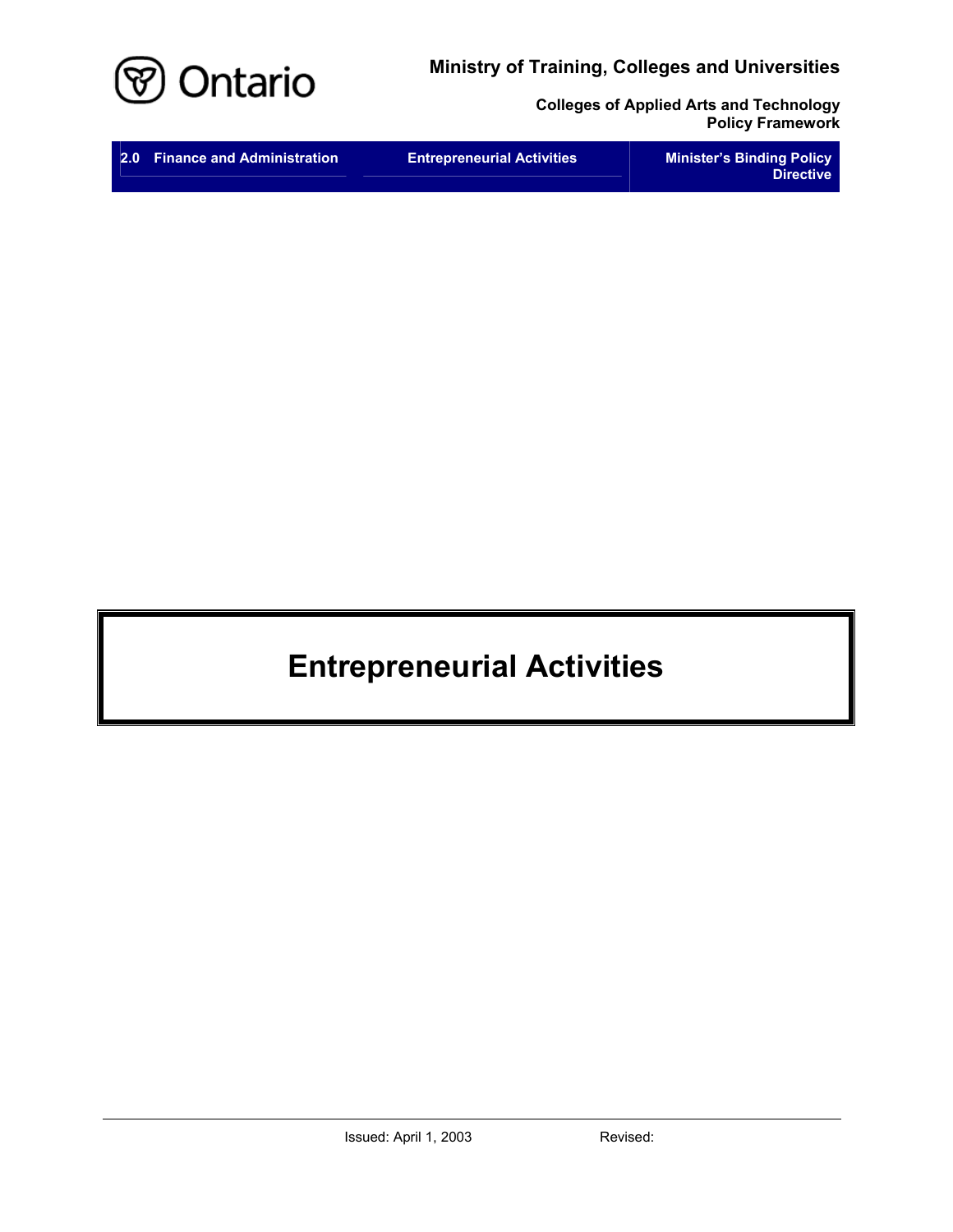

**Colleges of Applied Arts and Technology Policy Framework** 

| 2.0 Finance and Administration | <b>Entrepreneurial Activities</b> | <b>Minister's Binding Policy</b><br><b>Directive</b> |
|--------------------------------|-----------------------------------|------------------------------------------------------|
|--------------------------------|-----------------------------------|------------------------------------------------------|

# **TABLE OF CONTENTS**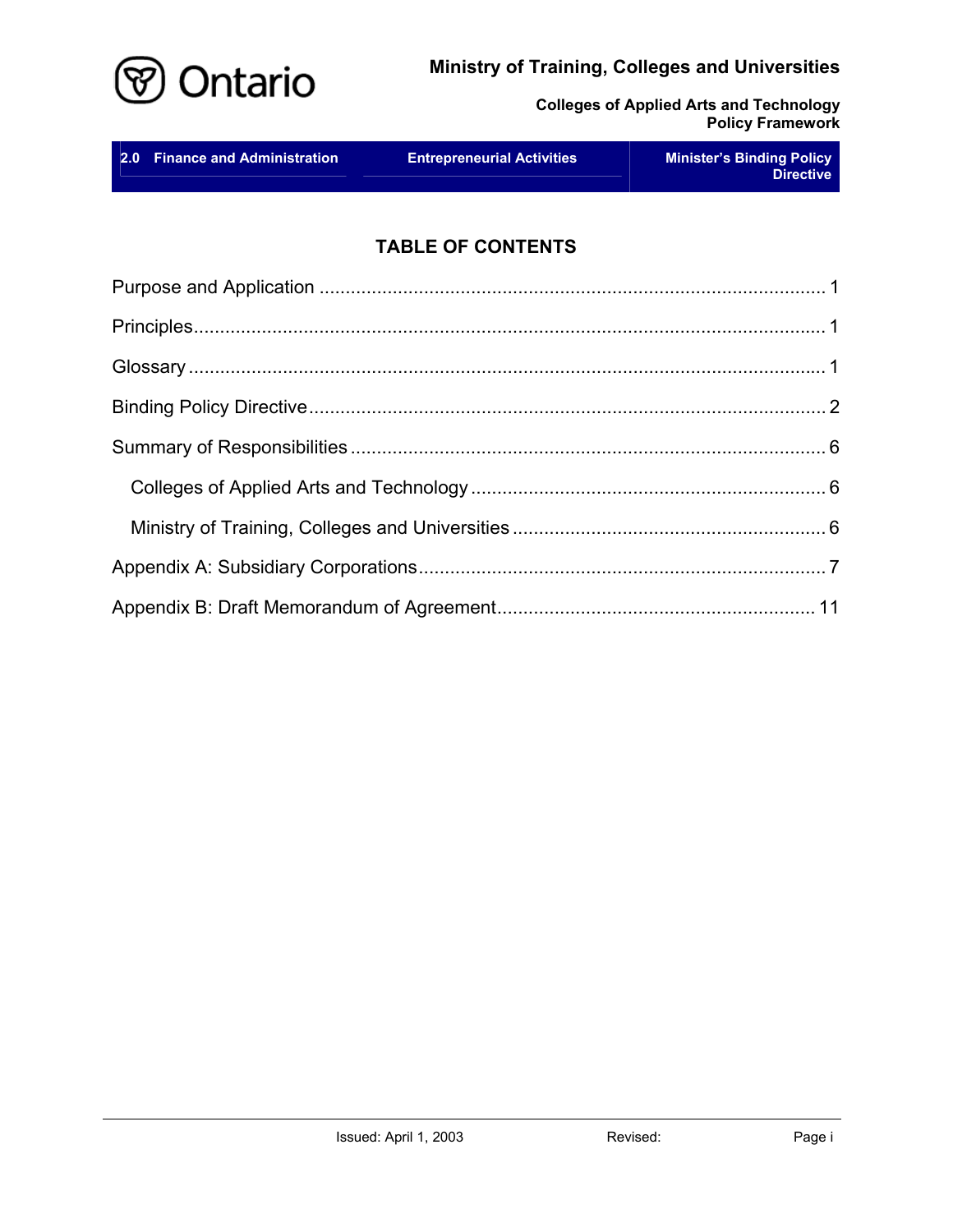<span id="page-2-0"></span>

| 2.0 Finance and Administration | <b>Entrepreneurial Activities</b> | <b>Minister's Binding Policy</b><br><b>Directive</b> |
|--------------------------------|-----------------------------------|------------------------------------------------------|
|                                |                                   |                                                      |

## **Purpose and Application**

The *[Ontario Colleges of Applied Arts and Technology Act, 2002](http://www.e-laws.gov.on.ca/html/statutes/english/elaws_statutes_02o08f_e.htm)* authorizes colleges to undertake a range of education- and training-related activities in carrying out their mandate to offer career-oriented, postsecondary education and training.

This binding policy directive is issued pursuant to the authority in the *Ontario Colleges of Applied Arts and Technology Act 2002,* which gives the Minister of Training Colleges and Universities the authority to issue binding policy directives in relation to the manner in which colleges carry out their objects or conduct their affairs.

The purpose of this binding policy directive, which applies to all colleges and their subsidiary corporations, including foundations, is to outline the types of entrepreneurial and commercial activities that colleges may undertake. It establishes the conditions under which the activities may occur including the necessary reporting requirements and the need for ministerial approval in certain cases. The *[Corporations Act](http://www.e-laws.gov.on.ca/html/statutes/english/elaws_statutes_90c38_e.htm)* also provides authority for colleges and may provide direction on activities not directly referenced in this directive.

For further information regarding this binding policy directive, click on the Contact link to consult with the appropriate [ministry contact,](http://caat.edu.gov.on.ca/HTMLpages/Contacts_Eng.html#Entrepreneurial_Activities) listed in the Contacts section on the web site.

### **Principles**

Colleges are expected to be flexible, entrepreneurial, responsive, and market driven to better meet the needs of students, employers, and communities.

Partnership activities with business, industry, and professional associations will promote college programming more closely aligned to the needs of the workplace and more relevant for students.

In engaging in commercial activities, colleges must not, either by virtue of their access to public funds or by virtue of their not-for-profit status, compete unfairly with the private sector.

# **Glossary**

**Foundation:** a non-profit corporation established under provincial or federal law to raise funds or property for scholarships or bursaries, or for the benefit of the college.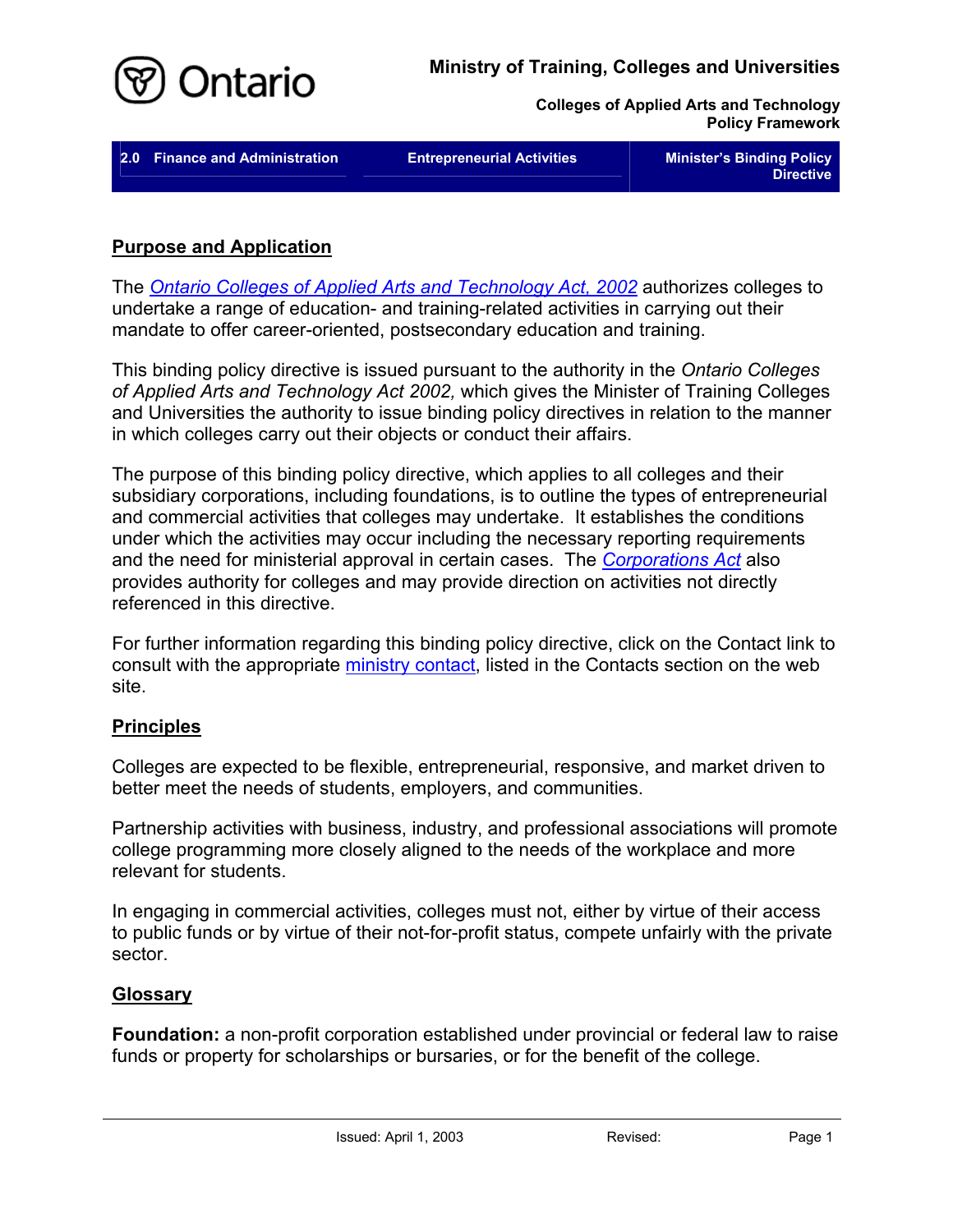<span id="page-3-0"></span>

**2.0 Finance and Administration Entrepreneurial Activities Minister's Binding Policy** 

**Directive** 

**Subsidiary memorandum of agreement (MOA):** an agreement authorized by the college board of governors and the board of directors of the subsidiary, signed by their respective authorized signing authorities, that sets out the relationship between the college and the subsidiary. A draft MOA to assist colleges in preparing this document is in [Appendix B.](#page-12-0)

**Subsidiary:** a corporate body, either partially or wholly owned, incorporated at the direction of the college, or effectively controlled by the college, but not including a corporate student government or a corporate body incorporated at the direction of, or effectively controlled by, a student government. Subsidiaries may be incorporated federally or provincially, depending on the requirements of the college. The mandate of a subsidiary may not be greater than or in conflict with that of the college. Examples include for profit, non-profit (either of these being share issuing or non-share issuing) and foundations.

## **Binding Policy Directive**

- **A. Colleges undertaking entrepreneurial activities are to do so in a manner consistent with their education and training mandate.**
- **B. In pursuing entrepreneurial activities, the core businesses, as defined by the college, and assets of the college are to be protected and public funds utilized only to support grant-eligible activities.**
- **C. Colleges will charge a minimum of fair market value when providing commercial services to the general public, including, but not limited to, services such as childcare, automotive repairs, and hospitality and restaurant operations.**
- **D. When considering the operation of entrepreneurial activities that may bring the college in competition with the private sector, appropriate consideration must be given to the need for consultation with the community and issues management and communications strategies that will maintain the community's cooperation.**
- **E. Processes associated with entrepreneurial and commercial activities such as tendering and purchasing are to be open and transparent.**
- **F. The college's status, as a tax-exempt and not-for-profit corporation, must be maintained and protected.**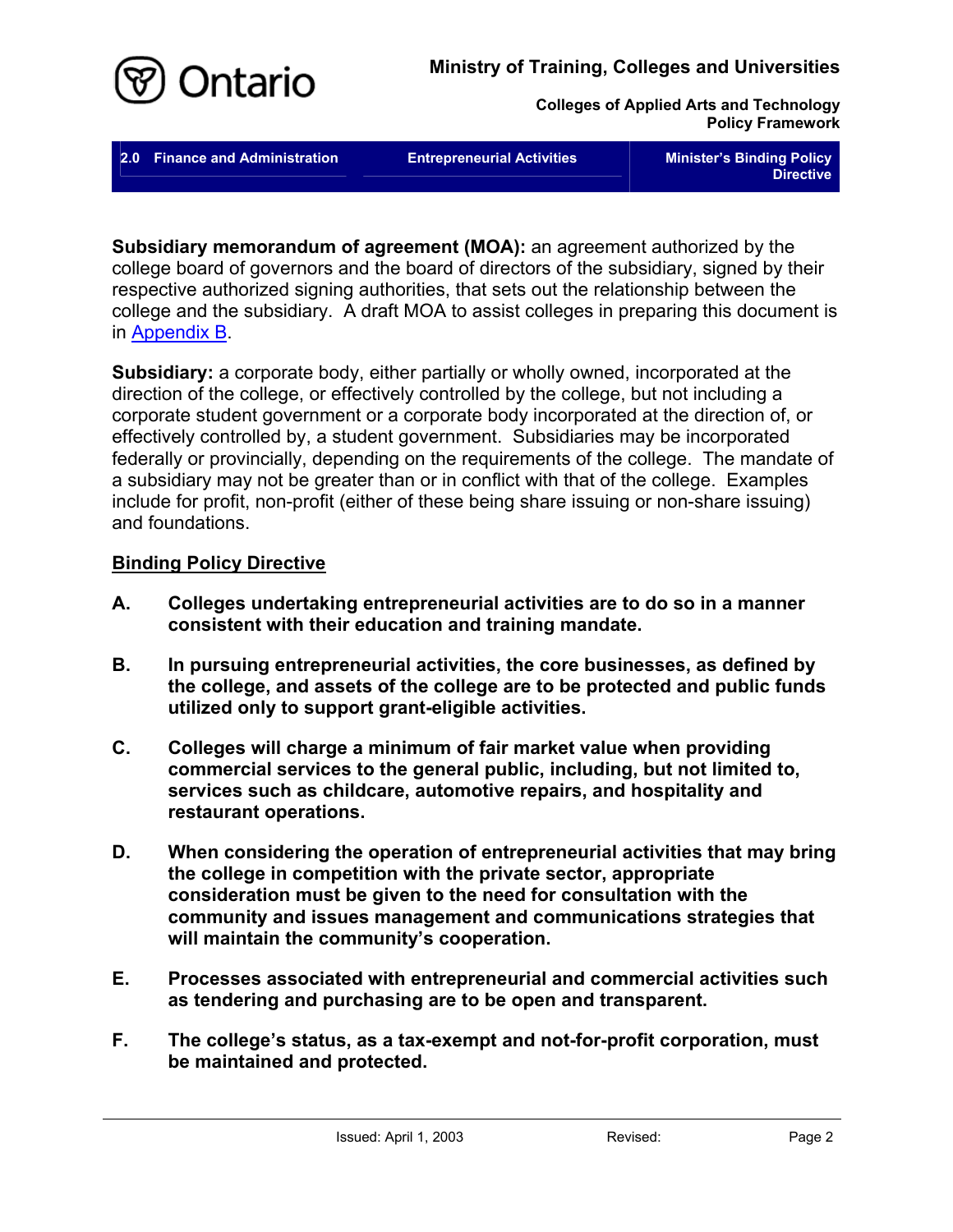

**2.0 Finance and Administration <b>Entrepreneurial Activities** Minister's Binding Policy

**Directive**

- **G. Funds earned from entrepreneurial activities are to be returned to the college to support its core businesses within the education and training mandate.**
- **H. A college board of governors may approve the creation of a wholly owned subsidiary corporation, including a college foundation, if it falls within the following parameters:** 
	- **I. The activities of the wholly owned subsidiary corporation are consistent with the education and training mandate of colleges and contribute to the significant achievement of the strategic directions that a college has established.**
	- **II. The mandate of a subsidiary corporation does not exceed or conflict with that of the college.**
	- **III. The core businesses of the college and public funding are protected through appropriate limitations on the college's liability for the subsidiary's business endeavours (i.e., the college will not guarantee the subsidiary's debts and will not be liable for the underwriting of the subsidiary's business endeavours).**
	- **IV. The risks associated with the establishment and operations of the subsidiary have been identified and the appropriate risk management strategies have been identified or pursued. The college's status as a tax-exempt and not-for-profit corporation is to be maintained.**
	- **V. An MOA between the college and the subsidiary corporation will allow the board of governors to retain ultimate control over the subsidiary corporation with appropriate accountability mechanisms in place to allow the college the necessary oversight functions. (A sample MOA is provided in [Appendix](#page-12-0) B.)**
	- **VI. The subsidiary operates consistent with the legislative, regulatory, and policy framework of colleges, including the** *[Financial Administration](http://www.e-laws.gov.on.ca/html/statutes/english/elaws_statutes_90f12_e.htm)  [Act](http://www.e-laws.gov.on.ca/html/statutes/english/elaws_statutes_90f12_e.htm).*
	- **VII. The college has confirmation from the designated official of the ministry that the proposed subsidiary falls within these parameters prior to being approved by the board of governors. Colleges may present the business case that would go forward to the board of governors to the designated official of the ministry for review as the**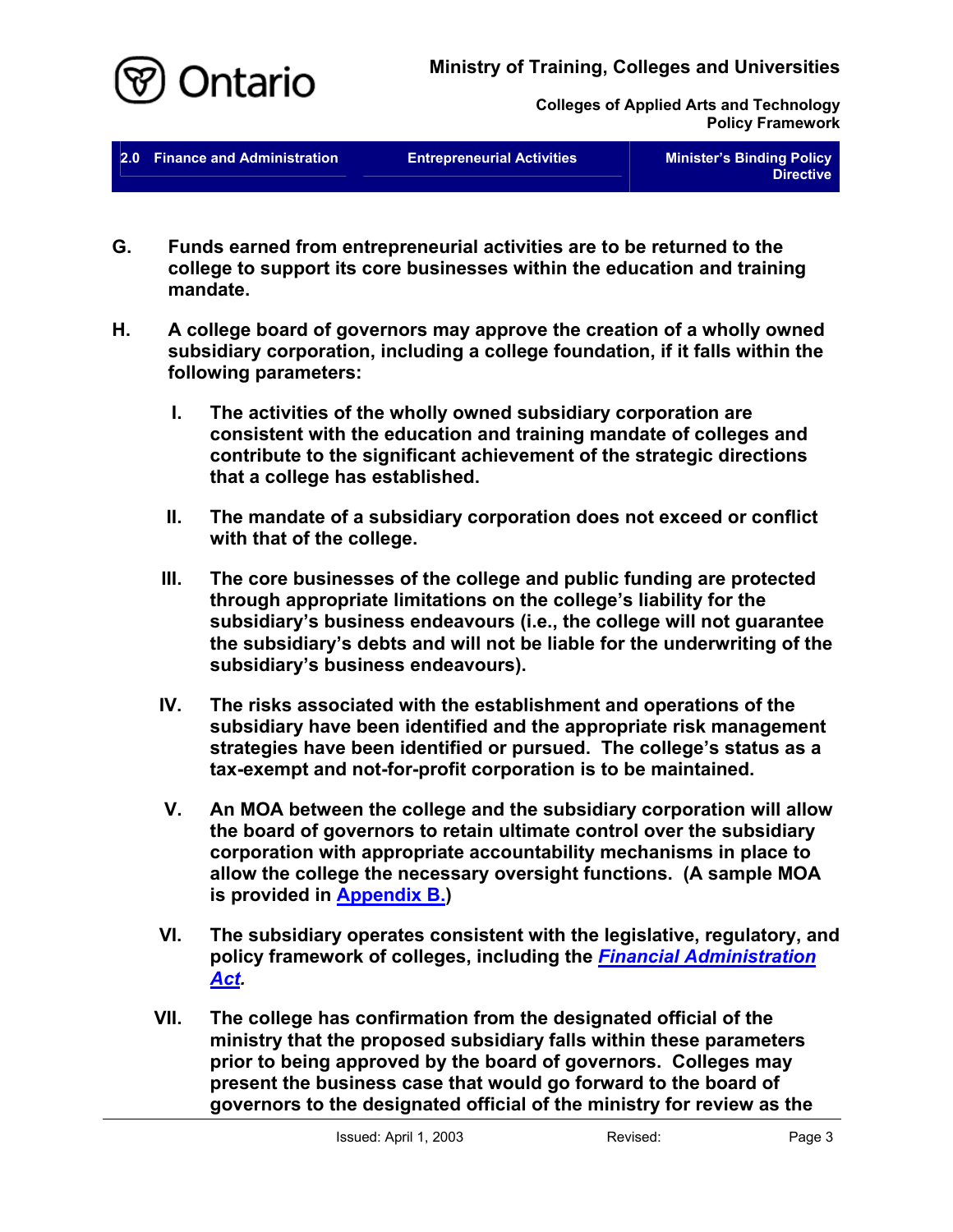

**2.0 Finance and Administration Entrepreneurial Activities Minister's Binding Policy** 

**Directive** 

**means of obtaining the necessary confirmation. See [Appendix A](#page-8-0) for details on the information required and how to proceed.** 

- **I. Colleges may establish subsidiaries, including partially owned subsidiaries, outside the parameters identified in item VII Section H above only with the prior written approval of the Minister of Training, Colleges and Universities. See [Appendix A](#page-8-0) for details on the information required and how to proceed.**
- **J. The subsidiary, referenced in Section H, may have interests in various businesses and non-profit or profit projects and enter into cost- and revenue-sharing arrangements.**
- **K. Entrepreneurial activities, such as partnerships, subsidiaries, activities outside the province of Ontario, and ownership of other businesses, are to be included in the college's business plan and annual report.**
- **L. The following types of entrepreneurial activities are considered to be consistent with the education and training mandate of the colleges and include, but are not limited to:** 
	- **I. Ancillary Services**

**Colleges may offer ancillary services for the primary use of students and faculty that support education and training activities such as parking lots, bookstores, and cafeterias; colleges may also rent out unused space or performance venues. Services may be delivered through contracts with third parties.** 

**II. Commercial Services** 

> **Colleges may offer commercial services related to their training and education mandate. Learning enterprises such as childcare, photography, dental clinics, and printing may be offered to the general public at a fair market price and may return a profit to the college.**

**M. Colleges do not require ministerial approval to engage in education and training activities through partnerships, strategic alliances, and contractual agreements with a wide variety of partners. These arrangements may be either a formal legal relationship between two or more partners contractually associated as joint principals or a less formal relationship**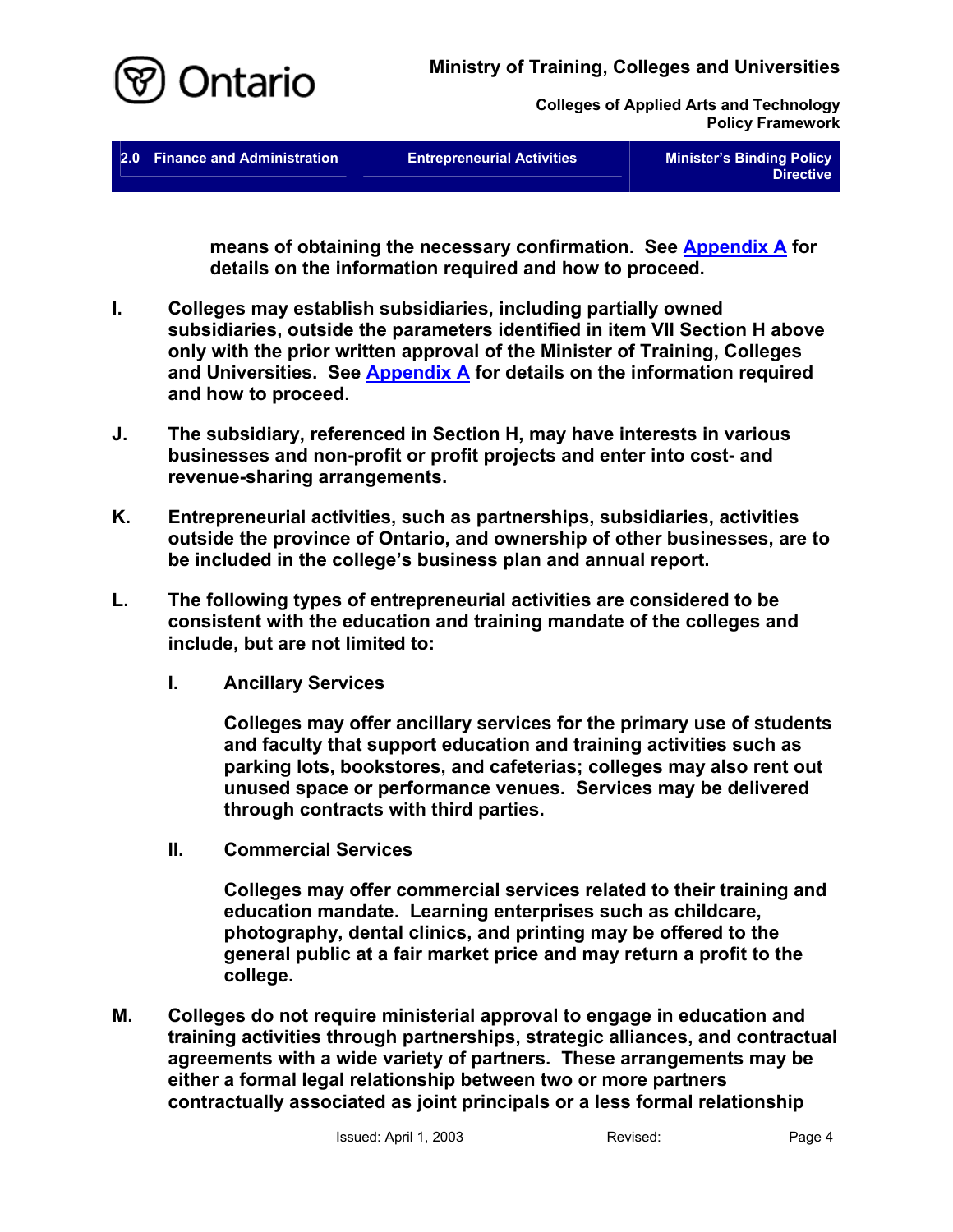

**2.0 Finance and Administration Contrepreneurial Activities Controller Minister's Binding Policy** 

**Directive** 

**involving close cooperation between parties having specified joint rights and responsibilities. It is the responsibility of a college to seek appropriate professional advice (e.g., tax, accounting, and legal advice) in structuring these activities.** 

**N. Colleges may operate outside the province of Ontario consistent with the education and training mandate of the Ontario college system.** 

**It is the responsibility of the board of governors to obtain appropriate legal or other professional advice. Where a college chooses to use a subsidiary corporation for such activities, the directive for a subsidiary corporation applies.** 

- **O. As a corporation without share capital under the** *Corporations Act,* **colleges cannot issue shares. While colleges themselves are restricted by law from issuing shares, subsidiaries incorporated under the** *Corporations Act* **may be share issuing or non-share issuing, in accordance with the provisions of that Act.**
- **P. Colleges or their subsidiaries may issue debt securities such as, but not limited to, notes, bonds, debentures, and other evidences of indebtedness consistent with Section 3 (1) of the** *Financial Administration Act***. Such offerings should not jeopardize core activities of the college or divert public funds. All such transactions should be reported in the college's business plan and annual report.**
- **Q. Colleges may acquire an interest, or outright ownership, of an organization in an education- or training-related field. A board of governors is to give serious consideration to how such activity will contribute to achievement of the college's long-term strategic goals. Such operations should not jeopardize core activities of the college or divert public funds. All such transactions should be reported in the college's annual report.**

**Colleges may own a portion of a company that is listed or intends to apply for listing on a stock exchange.**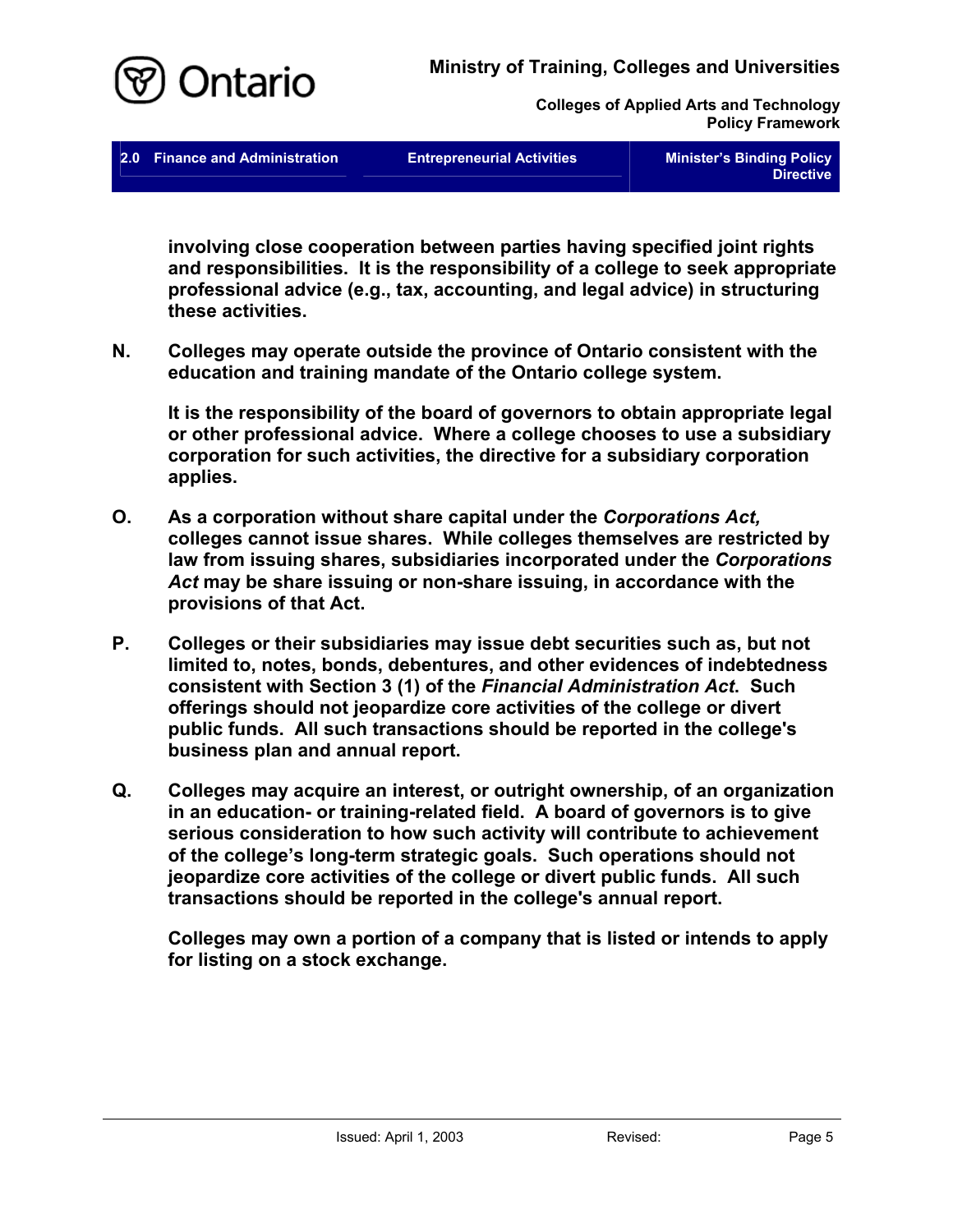

<span id="page-7-0"></span>

| 2.0 Finance and Administration | <b>Entrepreneurial Activities</b> | <b>Minister's Binding Policy</b><br><b>Directive</b> |
|--------------------------------|-----------------------------------|------------------------------------------------------|
|                                |                                   |                                                      |

### **Summary of Responsibilities**

#### **Colleges of Applied Arts and Technology**

The college is responsible for:

- Ensuring that the college mandate of education and training is achieved and that all activities in which the college engages are consistent with the mandate and strategic goals of the college. •
- Entering into agreements or contracts consistent with its authority under the *[Ontario Colleges of Applied Arts and Technology Act, 2002](http://www.e-laws.gov.on.ca/html/statutes/english/elaws_statutes_02o08f_e.htm)* and the *[Corporations](http://www.e-laws.gov.on.ca/html/statutes/english/elaws_statutes_90c38_e.htm)*  [Act](http://www.e-laws.gov.on.ca/html/statutes/english/elaws_statutes_90c38_e.htm)<sub>r</sub> and with all other applicable legislation and government policy.
- Obtaining professional advice before deciding on the most reasonable, efficient, and cost-effective form of conducting its entrepreneurial and commercial activities. •
- Ensuring that risks associated with entrepreneurial and commercial activities have been identified and that appropriate strategies are in place to manage risks so that core businesses of the college and public funds are protected.
- Ensuring that appropriate consultation and communication strategies are in place to maintain the co-operation of the community.
- Communicating with the ministry regarding the establishment of entrepreneurial and commercial activities.

### **Ministry of Training, Colleges and Universities**

The ministry is responsible for:

- Establishing clear expectations for colleges regarding parameters for entrepreneurial and commercial activities that do not unduly hinder the colleges in finding alternative resources to support their education and training mandate.
- Responding in a timely manner to a college in the establishment of subsidiary corporations or other inquiries with respect to entrepreneurial or commercial activities.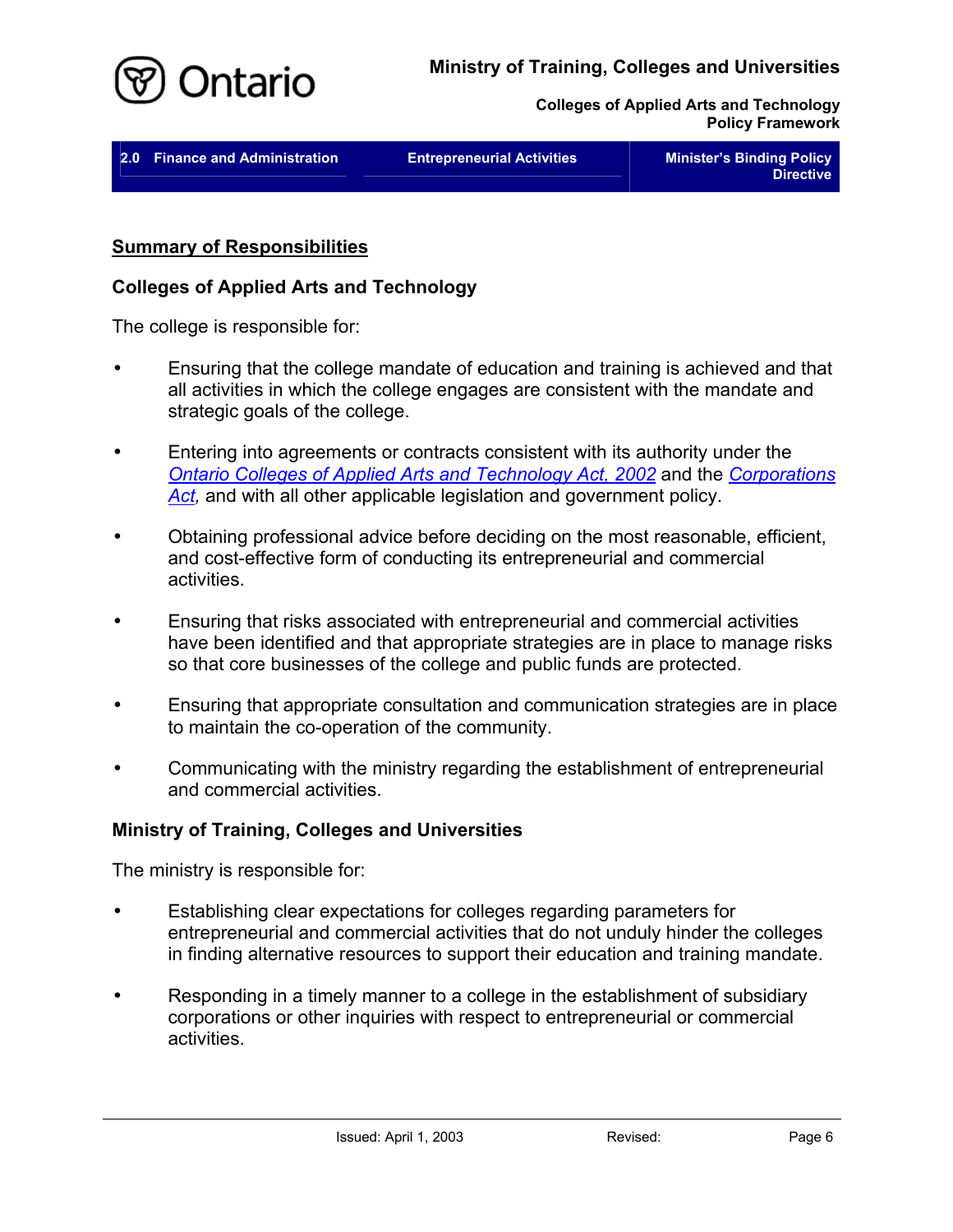<span id="page-8-0"></span>

**2.0 Finance and Administration Contract Entrepreneurial Activities Contract Minister's Binding Policy** 

**Directive** 

# **Appendix A: Subsidiary Corporations**

# **Seeking Ministry Confirmation That the Proposed Subsidiary Corporation Needs Only College Board of Governors Approval**

Colleges are required to obtain confirmation from the Ministry of Training Colleges and Universities (MTCU) that a proposed subsidiary is within the parameters identified for approval only by the college board of governors.

The following information is to be e-mailed to the designated ministry official at [colleges.branch@edu.gov.on.ca](mailto:colleges.branch@edu.gov.on.ca) to obtain that confirmation. To avoid duplication of effort, a college may submit to the ministry the business case that would be forwarded to the board for approval. However, the minimum information to be submitted includes the following:

## **Parameter 1**

The activities of the subsidiary corporation must be consistent with the education and training mandate of colleges and contribute to the significant achievement of the strategic directions that a college has established.

- Describe how the subsidiary addresses the college's strategic plan and how its operation will contribute to and is critical to the achievement of the longterm goals and objectives established by the board of directors. •
- Describe how the sphere of operation of the subsidiary will address the needs of the communities the college serves.

# **Parameter 2**

The mandate of a subsidiary corporation must not exceed or conflict with that of the college.

- Identify the mandate of the subsidiary and how the mandate is consistent with the overall mandate of colleges and the specific mandate of the individual college.
- Identify the specific activities of the subsidiary and the related role for the college.

# **Parameter 3**

The core businesses of the college and public funding must be protected through appropriate limitations on the college's liability for the subsidiary's business endeavours.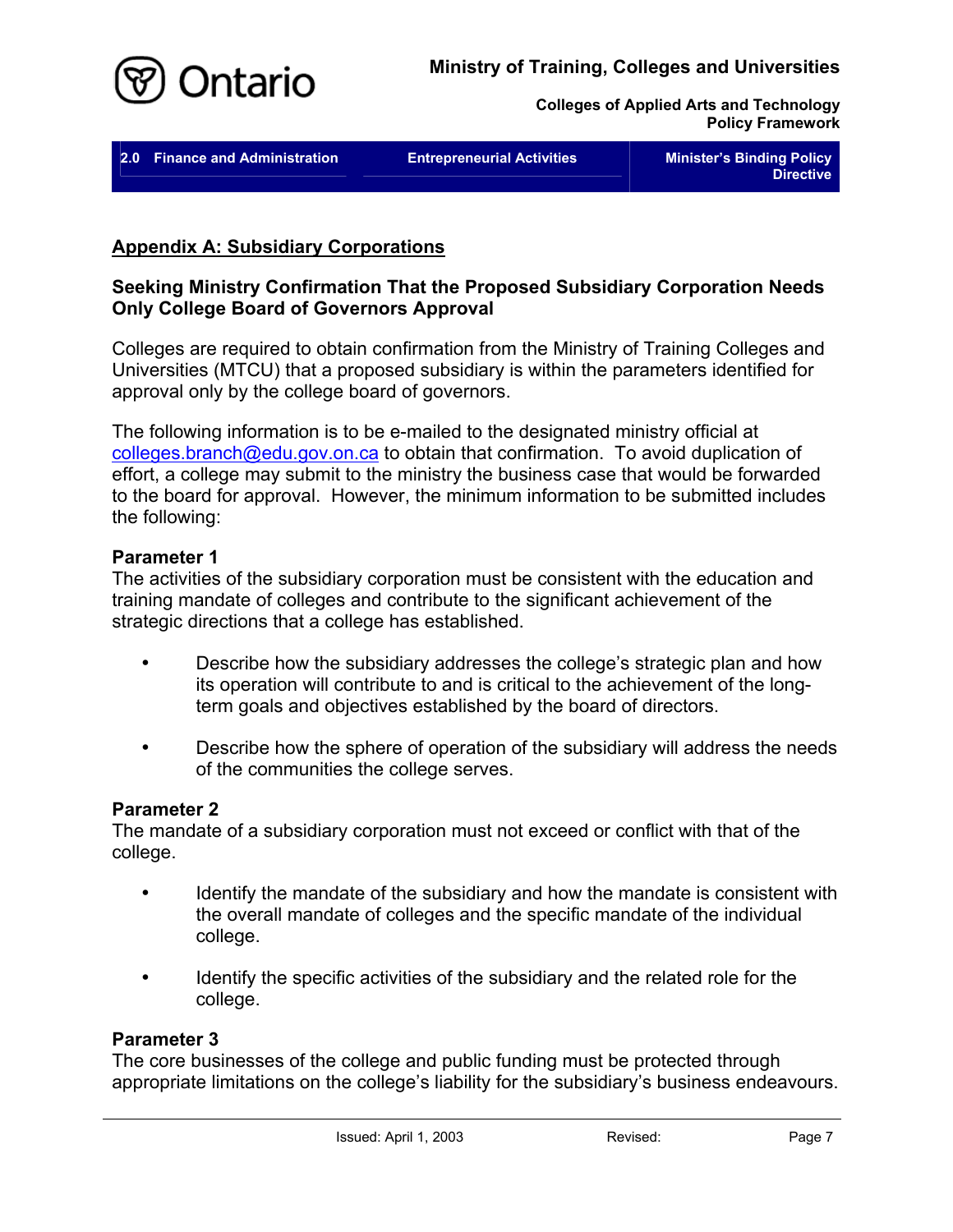

**Colleges of Applied Arts and Technology Policy Framework** 

**2.0 Finance and Administration <b>Entrepreneurial Activities** Minister's Binding Policy

**Directive**

- Identify the alternatives, other than a subsidiary, that were considered and why a subsidiary corporation is necessary and is the best alternative for the college.
- Explain how the subsidiary, as a separate legal entity, would protect the college's interest and limit its liability.
- Identify the resource commitments from the college and potential liabilities for the college in establishing and operating the subsidiary. Describe the plan for addressing these liabilities and recovering resources and how the core businesses and public funding will be protected.

### **Parameter 4**

The risks associated with the establishment and operations of the subsidiary have been identified and the appropriate risk management strategies have been identified or pursued. The college's status as a tax-exempt corporation must be maintained.

- Articles of incorporation or letters patent and an MOA must contain proper safeguards and establish that neither MTCU nor the college will guarantee the subsidiary's debts unrestrictedly and are not liable for the underwriting of the subsidiary's business endeavours. The college will provide the draft documents in this submission and follow up by providing the ministry with the final documents as they become available.
- A complete risk analysis and risk management strategy should be provided. As part of this analysis, the following financial tables should be included:
	- − Outline investment requirements, risks, probable profits, timing, etc. (demonstrate subsidiary will be self-sufficient and making a profit within a reasonable time frame); display data in the table format provided ([Table 1](#page-11-0) of this appendix).
	- Itemize actual commitments from any partners (both dollar amounts and other commitments); indicate amounts and all sources of start-up and ongoing funding, including in-kind contributions (e.g., equipment, personnel, accommodation/space, software, etc.). −
	- Provide a table outlining past years' (if the enterprise is already in operation) and future multi-year annual projections of expenditures itemized by type, revenues by source, and net profits or losses (include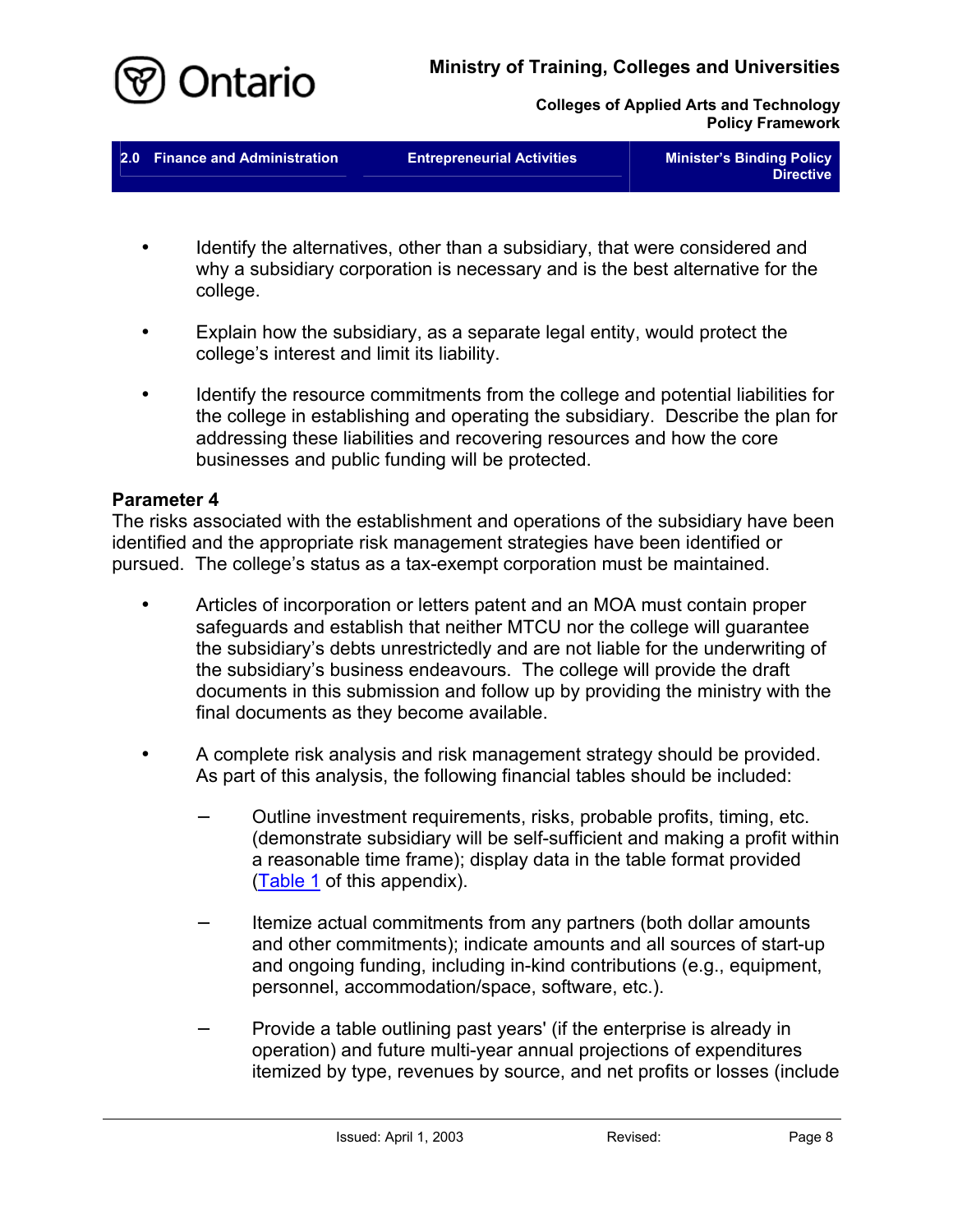

**Colleges of Applied Arts and Technology Policy Framework** 

|--|

any start-up funds advanced by the college and other sources, itemized on an annual basis).

Where a subsidiary is proposed to offer shares, provide details related to the share offer and how it will be operated. •

## **Parameter 5**

An MOA between the college and the subsidiary corporation will allow the board of governors to retain ultimate control over the subsidiary corporation with appropriate accountability mechanisms in place to allow the college the necessary oversight functions.

- Enclose a copy of the draft MOA that will be signed between the college and the subsidiary. Where an MOA other than the draft in **Appendix B** is utilized, the following content must be included:
	- The subsidiary's board of directors is subject to the approval by the college board of governors; and −
	- − The subsidiary is to submit an annual budget for the approval of the college board of governors; and
	- − The subsidiary is to submit, at mutually agreed dates, status reports and an annual report to the college, including annual financial statements audited by the college's external auditor.

### **Parameter 6**

The subsidiary must operate consistent with the legislative, regulatory, and policy framework of colleges, including the *[Financial Administration Act](http://www.e-laws.gov.on.ca/html/statutes/english/elaws_statutes_90f12_e.htm)*.

The MOA identified above will address this provision.

# **Submission of Request for Confirmation**

This material is submitted to the designated official in the Ministry of Training, Colleges and Universities. Colleges should anticipate that a response would take at least a month.

# **Seeking Approval of the Minister for a Proposed Subsidiary Corporation**

A college may seek the Minister's approval for a subsidiary corporation that is outside the above parameters. The same information should be provided outlining why the above parameters cannot be met or are not applicable in the situation the college is proposing.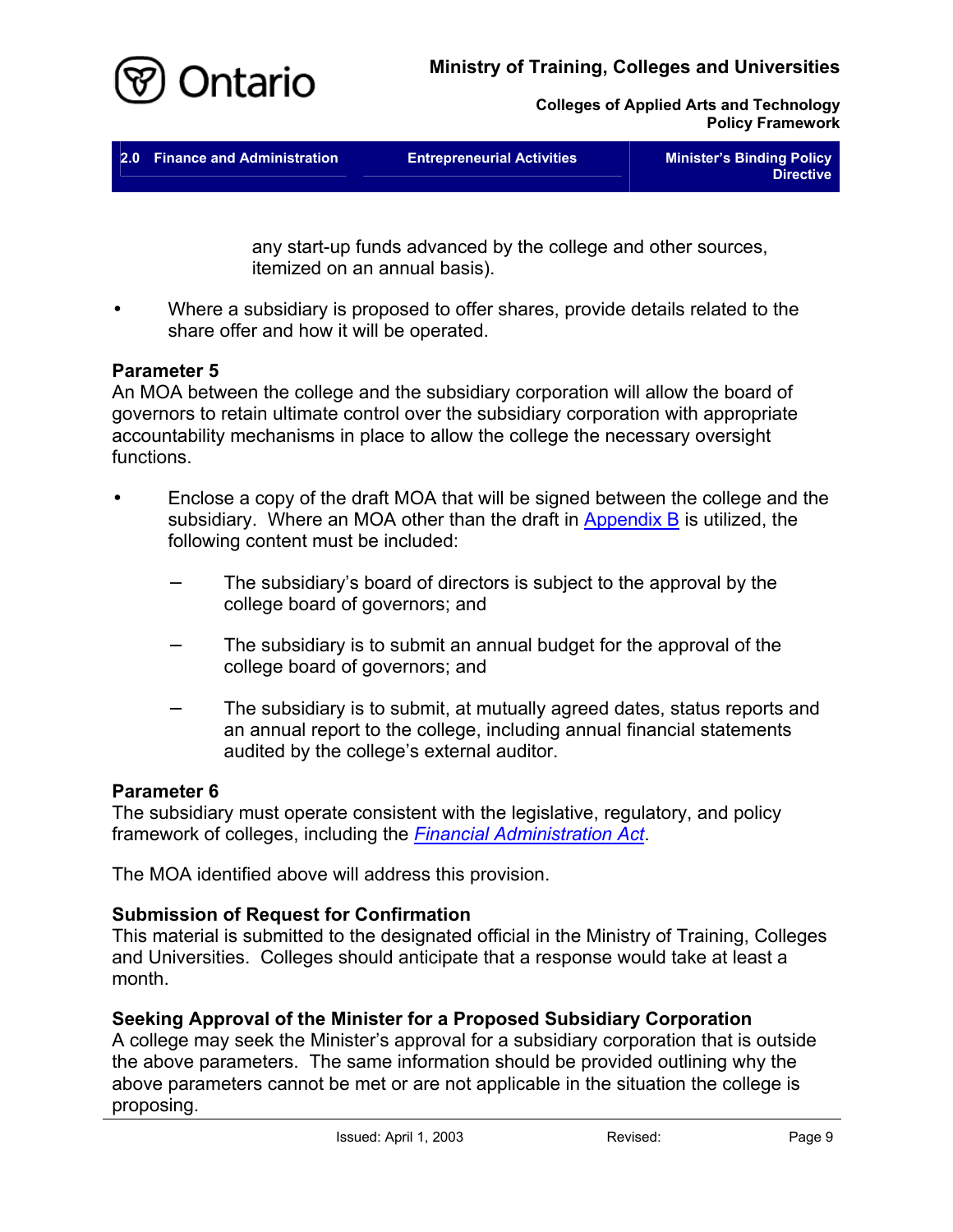<span id="page-11-0"></span>

**Colleges of Applied Arts and Technology Policy Framework** 

| 2.0 Finance and Administration | <b>Entrepreneurial Activities</b> | <b>Minister's Binding Policy</b><br><b>Directive</b> |
|--------------------------------|-----------------------------------|------------------------------------------------------|
|                                |                                   |                                                      |

A letter addressed to the Minister of Training, Colleges and Universities from the chair of the board of governors of the college should accompany the information, along with a copy of the motion passed by the board of governors to approve the proposed subsidiary corporation. As this is a more complex situation and the approval of the Minister is required, colleges should anticipate a minimum of three months for a response.

#### Table 1: COLLEGE SUBSIDIARY FINANCIAL PROJECTIONS

|                   |                                        | Source of Income  |                  | Return | <b>Profit for College</b> |
|-------------------|----------------------------------------|-------------------|------------------|--------|---------------------------|
|                   | College Current/ Future<br>Activities* | Loan from College | Total Investment |        |                           |
| Year 1            |                                        |                   |                  |        |                           |
| Year <sub>2</sub> |                                        |                   |                  |        |                           |
| Year <sub>3</sub> |                                        |                   |                  |        |                           |

\* e.g., International activities include: short-term contract training in Canada and overseas, English language instruction, sale of courses/education materials, etc.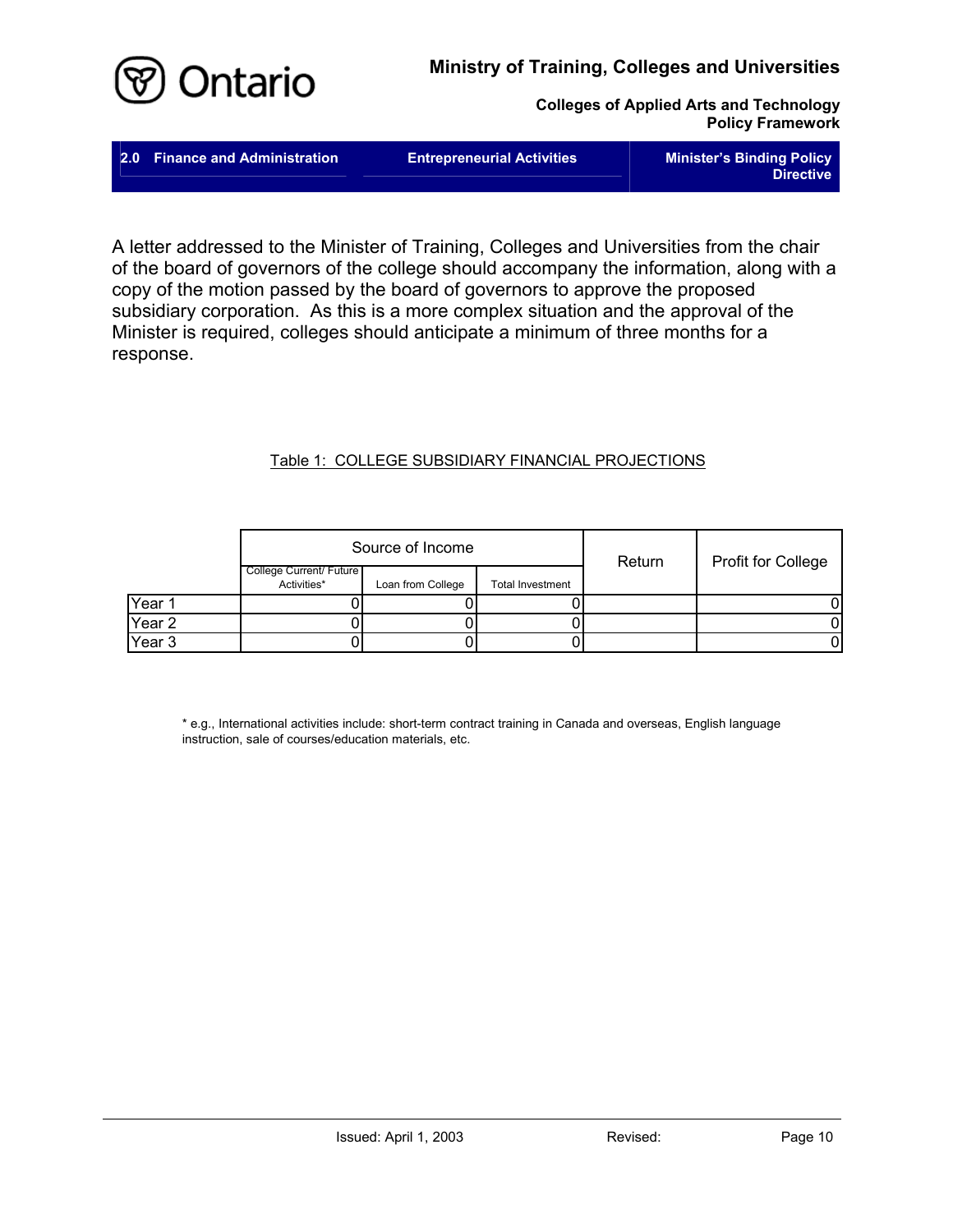<span id="page-12-0"></span>

**Colleges of Applied Arts and Technology Policy Framework** 

| 2.0 Finance and Administration | <b>Entrepreneurial Activities</b> | <b>Minister's Binding Policy</b><br>Directive |
|--------------------------------|-----------------------------------|-----------------------------------------------|
|                                |                                   |                                               |

# **Appendix B: Draft Memorandum of Agreement**

# **[FOR USE BY SUBSIDIARIES OR FOUNDATIONS] AT THE DISCRETION OF THE BOARD OF GOVERNORS**

## **MEMORANDUM OF AGREEMENT**

BETWEEN:

THE BOARD OF GOVERNORS OF **EXAMPLE COLLEGE OF** APPLIED ARTS AND TECHNOLOGY

(Hereinafter "College")

(OF THE FIRST PART)

- AND -

 $\blacksquare$ a corporation incorporated pursuant to the laws of the Province of Ontario

(Hereinafter "Subsidiary")

(OF THE SECOND PART)

WHEREAS the College is a corporation without share capital established by O. Reg. 34/03 under the *Ontario Colleges of Applied Arts and Technology Act, 2002*.

AND WHEREAS the Subsidiary is a [non-profit corporation without share capital] incorporated by letters patent under the *Corporations Act*, R.S.O. 1990, c. C.38, and is an agent of Her Majesty the Queen in Right of Ontario [incorporating authority may vary in specific cases];

AND WHEREAS the Subsidiary is established to [objects of subsidiary to be inserted here];

AND WHEREAS the Ministry of Training, Colleges and Universities requires that there be a memorandum of agreement between the College and the Subsidiary for the purpose of establishing the operating relationship between the parties hereto;

AND WHEREAS the Subsidiary's mandate and powers cannot exceed those of the College;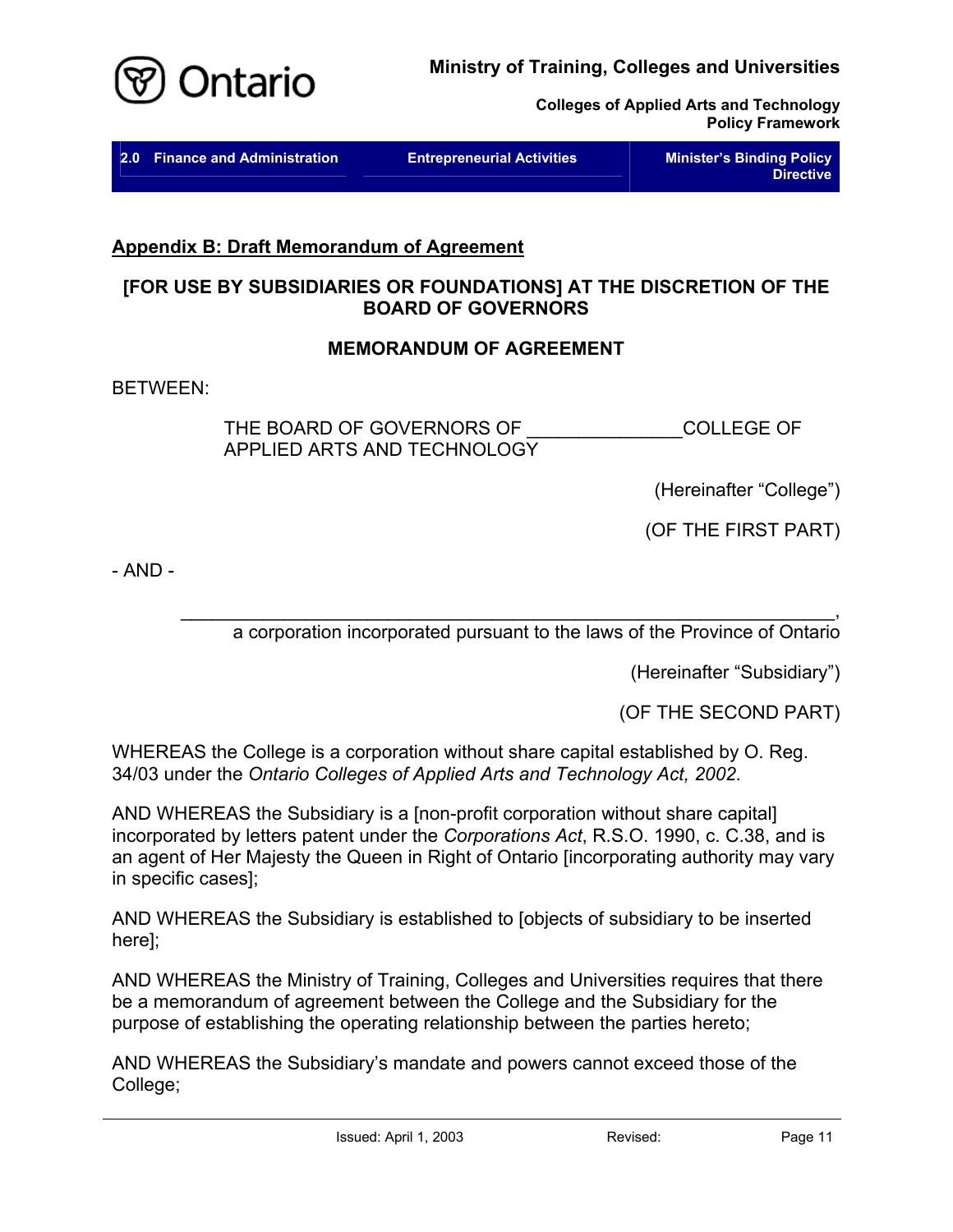

**Colleges of Applied Arts and Technology Policy Framework** 

|  |  | 2.0 Finance and Administration | <b>Entrepreneurial Activities</b> | <b>Minister's Binding Policy</b><br><b>Directive</b> |
|--|--|--------------------------------|-----------------------------------|------------------------------------------------------|
|--|--|--------------------------------|-----------------------------------|------------------------------------------------------|

AND WHEREAS the Subsidiary is subject to government policies and directives in a manner similar to colleges

NOW THEREFORE THE PARTIES AGREE EACH WITH THE OTHER AS FOLLOWS:

# **I Roles and Responsibilities**

# (a) Objects

The objects of the Subsidiary as set out in its letters patent are as follows:

- •
- •
- •

The Subsidiary shall be operated exclusively for the attainment of the abovenoted objects and without the purpose of gain for any of its members and any profits or other accretions shall be used in promotion of its objects.

### (b) Board of Directors

The Board of Directors of the Subsidiary shall consist of  $\qquad \qquad \text{(no.)}$ members, all of whom shall be approved by the College.

The Board of Directors of the Subsidiary shall be responsible for the management and control of the affairs of the Subsidiary.

# (c) By-Laws

The Directors of the Subsidiary may, subject to the approval of the College, make such by-laws as are necessary for:

- (i) the administration of the Subsidiary;
- (ii) any other matter necessary for carrying out the objects of the Subsidiary.

# **II Financial Arrangements**

(a) Budget

The Subsidiary shall submit annually for approval by the College a proposed budget including evaluation and results of activities of the Subsidiary. The College shall not approve a proposed annual budget prepared in respect of a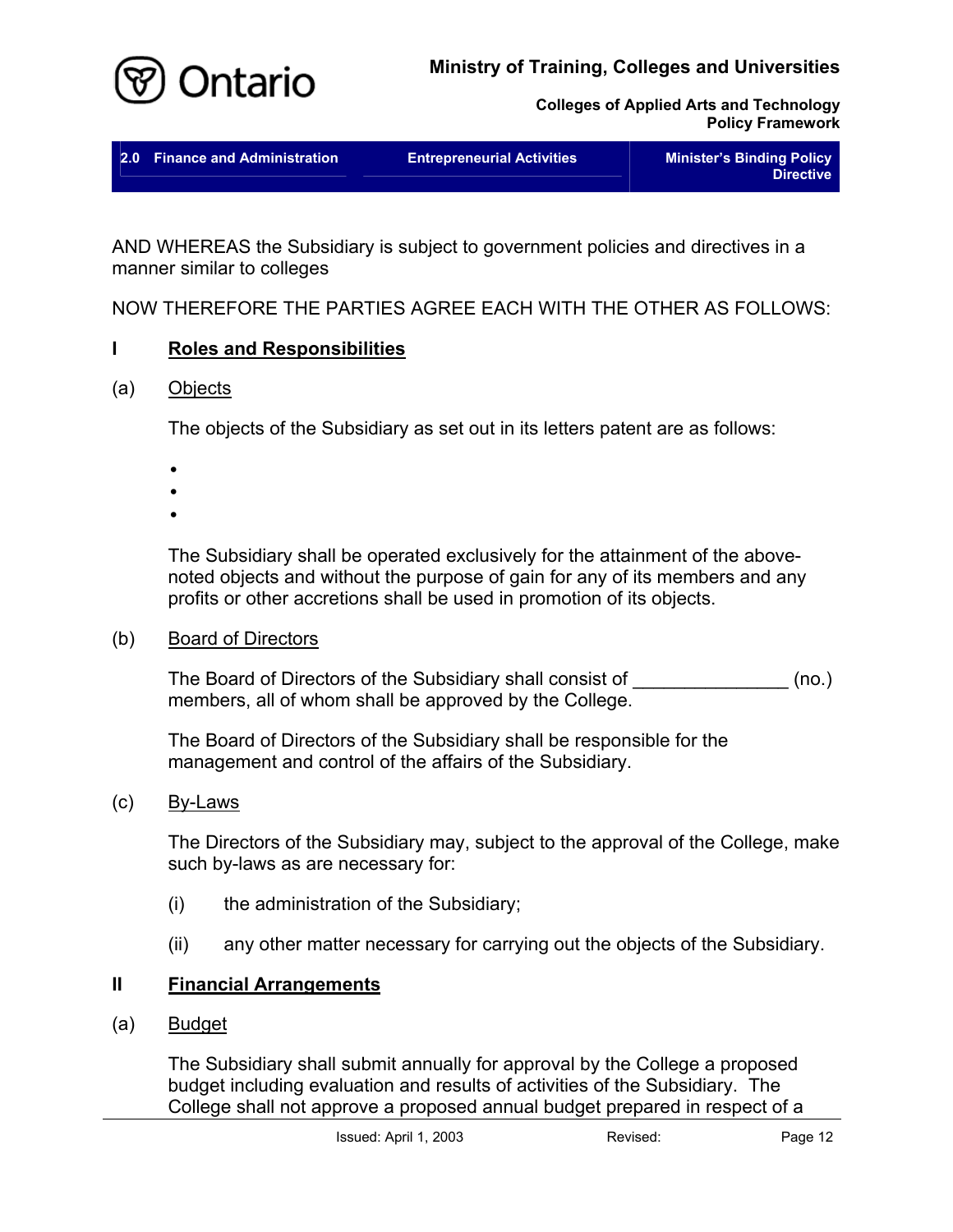





fiscal year of a Subsidiary that would provide for a deficit at the end of such fiscal year. The Subsidiary shall not make any expenditures that are not within the financial limits set by the approved annual budget.

#### (b) Accounting Procedure

The Subsidiary shall maintain accounting procedures in a manner consistent with the College's accounting policies and practices and which are in accordance with generally accepted accounting principles. The College shall make all reasonable efforts to inform the Subsidiary of such policies.

#### (c) Revenues

The College shall identify what revenues are to be returned to the college and what revenues shall be retained by the Subsidiary to further the objects of the Subsidiary.

#### (d) Inspection and Audit

The books, accounts, and records of the Subsidiary shall be made available at all reasonable times for inspection and audit by representatives of the College, who may make copies thereof and take extracts there from and proper facilities for any inspection and audit shall be made available, together with reference to such books and records.

#### (e) Status Reports

The Subsidiary shall, from time to time, promptly furnish to the College such information relating to the operations and affairs of the Subsidiary as the College may from time to time require.

#### (f) Annual Report

The Subsidiary shall make a report annually to the College regarding the affairs of the Subsidiary and the College shall submit the report to the Minister of Training, Colleges and Universities.

### (g) Audited Financial Statements

The Subsidiary shall include in its annual report to the College, the auditor's report and audited financial statements for each fiscal year, as prepared by the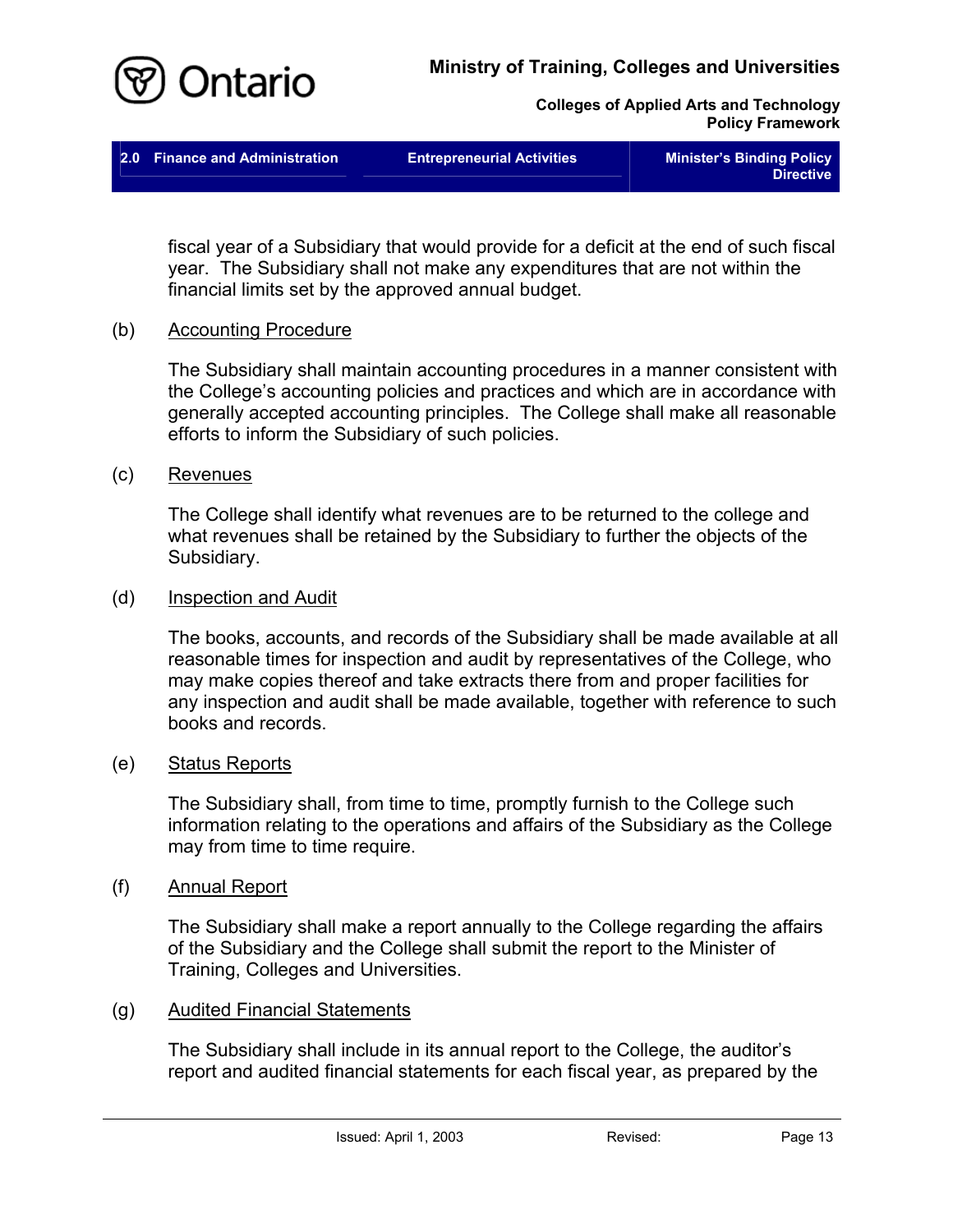



| 2.0 Finance and Administration | <b>Entrepreneurial Activities</b> | <b>Minister's Binding Policy</b><br><b>Directive</b> |
|--------------------------------|-----------------------------------|------------------------------------------------------|
|                                |                                   |                                                      |

College's external auditor, and the College shall include the Subsidiary's audited financial statements in the College's annual report to the Minister.

(h) Borrowing

When the Subsidiary proposes entering into any financial arrangements that could increase its liabilities, prior written approval must be obtained from the College.

(i) Investments

The Subsidiary shall adhere to s. 3 of the *Financial Administration Act*, R.S.O. 1990, c. F.12, and all related government policies and directives.

(j) Dissolution

Upon the dissolution of the Subsidiary and after the payment of all debts and liabilities, the remaining property of the Subsidiary shall be distributed or disposed of to and for the benefit of the College.

#### **III Administrative Arrangements**

(a) Consultation

The College shall meet with the representative(s) of the Subsidiary from time to time to discuss the affairs of the Subsidiary including such matters as budgets, objectives, plans, procedures, use of College resources, and other matters.

#### (b) Administrative Procedures

The Subsidiary shall establish and maintain administrative procedures that permit accurate recording and reporting of the operations of the Subsidiary and which maintain adequate administrative control.

#### (c) Conflict of Interest

In addition to the conflict of interest provisions of the *Corporations Act*, the Subsidiary shall adhere to the conflict of interest directive from the Ministry of Training, Colleges and Universities.